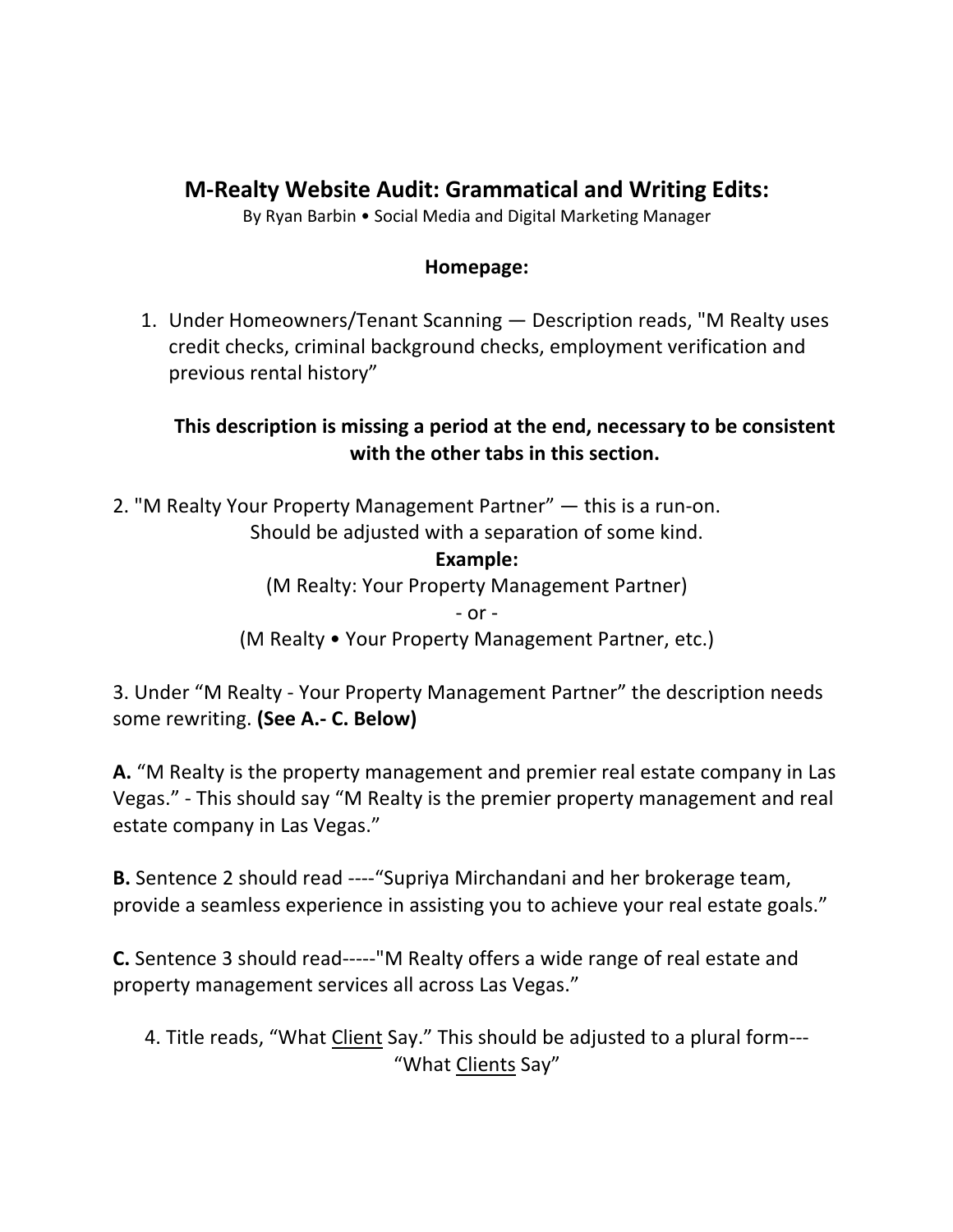5. Under Our Blog/ Tips for Selling a New Home — Change to read ---- "Selling your home has become a complicated process, involving many steps. Let a professional guide you through the process; from listing to signing the final papers."

6. Under Our Blog/ What First Time Buyers Should Know — Change to read --- "Real estate agents can work with buyers, as well as sellers. It is extremely important to engage with a dedicated, candid real estate agent when embarking on the journey towards buying your first home."

7. Under Check FAQ's — Description should be adjusted — **(See A/B Below)**

**A.** 2nd Sentence - change to " Understanding the details of the local community, identifying the size, style and setting of a home, and organizing a budget are all important details to consider".

**B.** Last Sentence - change to. "This is our commitment to you." - (To emphasize an ongoing commitment. "That" infers that the commitment may have changed.)

### 8. **Footer Section: (See A/B Below for Edits)**

**A.** Under Contact Us — "M Realty offer a wide range of real estate and property…". Change to— "M Realty offers a wide range of real estate…"

**B.** Address has a comma after South Buffalo Dr. Instead of a period. This should be adjusted. Also, there should be a comma between Las Vegas, NV

### **Property Management Page:**

1. Under Property Services/Repair and Maintenance —"All repairs are done with owner approval, unless there is an emergency situation. We have licensed contractors who will provide estimates for the work needed to be done. The work will be done upon the property owner's approval. We can also use licensed contractors that you may prefer." These two underlined sentences are redundant and unnecessarily stated twice.

#### **Also, last sentence should read:**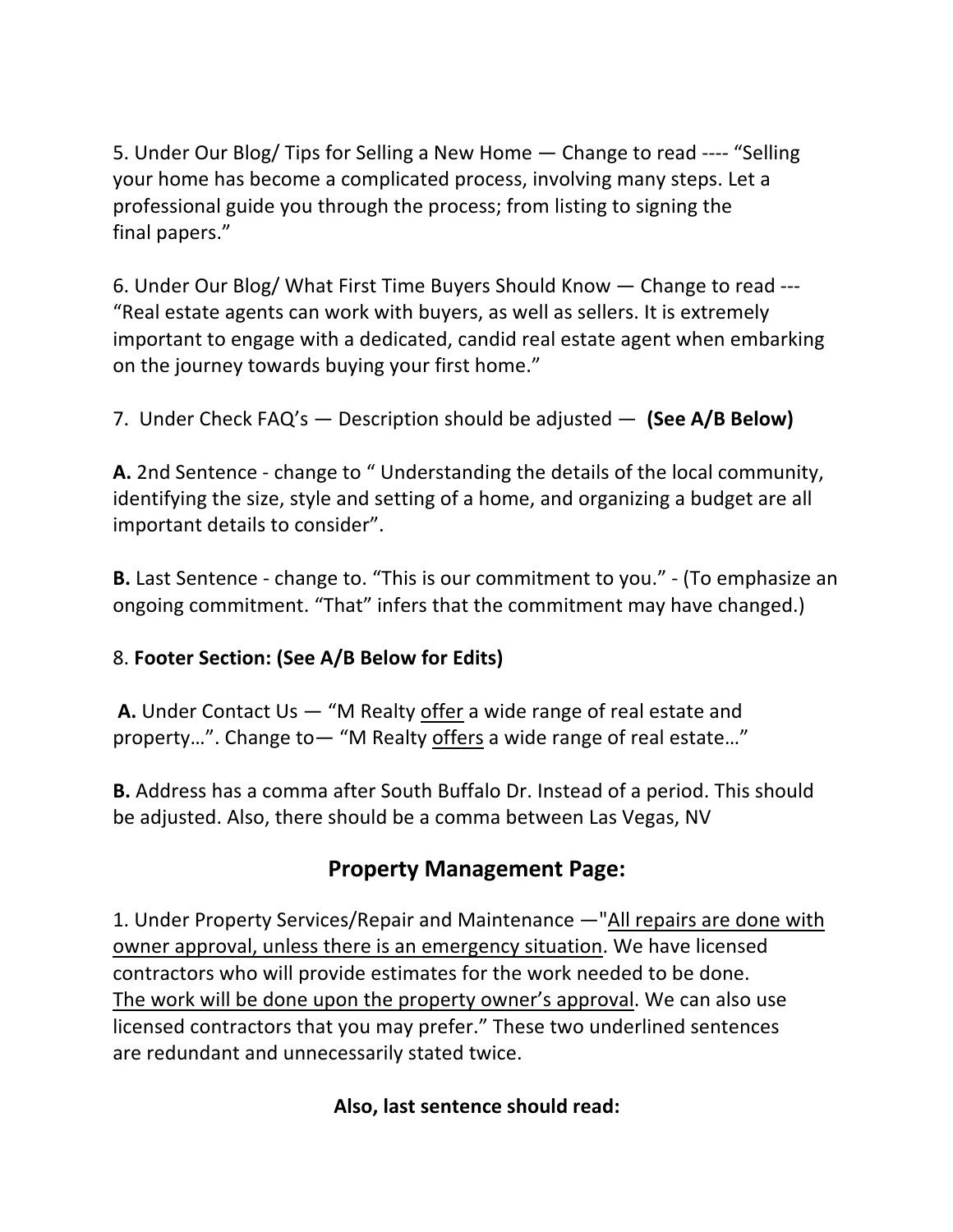"We can also utilize licensed contractors if you prefer." — ("*That you may prefer"* incites that M Realty's contractors are not recommended.)

2. Under "Tenant Scanning" — Change to — "As part of the screening process, M Realty uses criminal background and credit checks, employment verification and previous rental history."

3. Under "Eviction" — Change to — "Unfortunately, evictions do happen from time to time. However, M Realty maintains an exceptionally low eviction rate through direct communication and adherence to Nevada's state mandated eviction Policies. Renters have until the 5th of each month to pay their rent. On the 7th of each month, we will deliver Five Day Pay or Quit notice to tenants who have not paid their rent. If their rent is not received within the time period indicated in the notice, we will proceed with the eviction."

4. Under "Payments" — Change these underlined words —— "Monthly management fee of 10% - 8% or \$100, whichever is greater. Leasing fee, which is paid from the first month's rent, when the new tenant moves in. If there is a current tenant, M Realty does not charge a leasing fee until that tenant moves out and a new tenant moves in. Lease renewal fee of \$250.00 is charged to the property owner when a tenant renews a lease. We do not charge set-up fees or advertising costs."

5. Under "HOA Dues" — Change to — "HOA fees are paid by the landlord to the associated company in charge of overseeing and maintaining the affairs of the community. The Fees and payment structure is usually determined by the association committee."

#### 6. **Boxed Paragraph - Note Changes in Underlined section.** ----

"At **M Realty** we offer a full range of property management services in Las Vegas. From initial inspection of your property, through screenings, signing, maintenance and renewing; we are here to walk each client through the entire process and ensure successful transactions for both the tenant and the property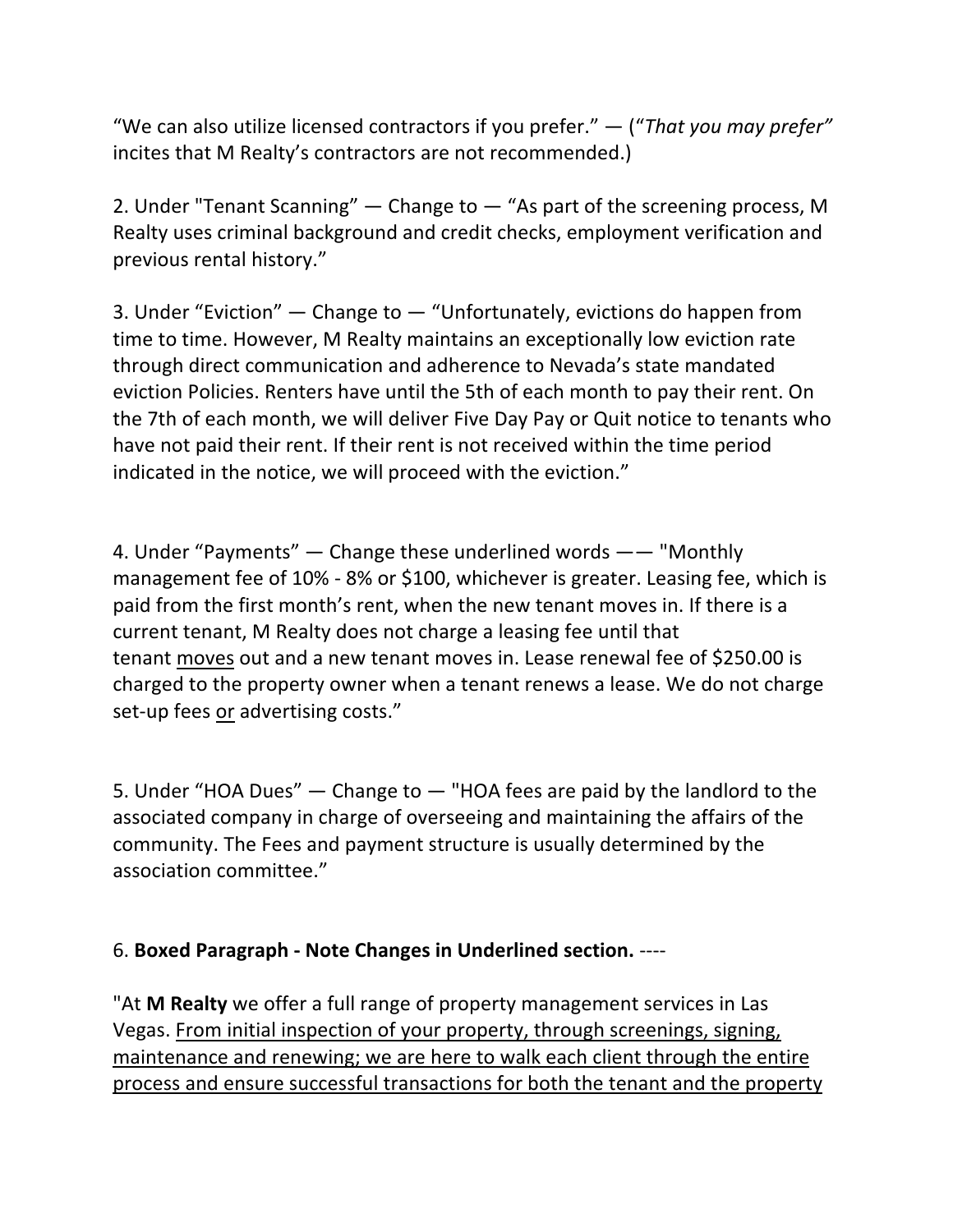owner. Owners can rest assured that their property is in good hands, and that we will attend to all tenants and maintain each property at its highest level. We take great pride in being the best Las Vegas Property Management company, and our service is second to none! M Realty tailors each owner's property management services to best fit their needs. The residential market in Las Vegas is ever changing and we provide exceptional customer service by guiding our customers through it."

## **Why Us/Why M Realty Page:**

1. Word "of" is missing in the following line. "We Excel in Our Knowledge (of) Local Real Estate Market and State Laws.

# **About Us Page:**

1. Consider replacing photo of Supriya with a higher resolution photo so it looks more professional.

2. Under "Biography" — Change to:

"M Realty is owned by Supriya (Ria) Mirchandani. Prior to joining the real estate industry fourteen years ago, Ria worked in corporate America, providing customer service in the banking industry. As a business owner, Supriya is certified as a DBE, REO certified professional, and a licensed broker in the State of Nevada. Supriya is very effective in connecting clients to the properties they desire, investors to properties that meet their investment goals, and management of properties with a commitment to derive the best rate of returns for the landlord and issue free living for the tenants! M Realty's goal is to achieve the best return on investment for its clients, thereby optimizing the value of its services to its clients and making the transaction seamless for all parties involved. Supriya's areas of expertise include: Buyers and Sellers Representation, REO Sales, Short Sales, and Property Management."